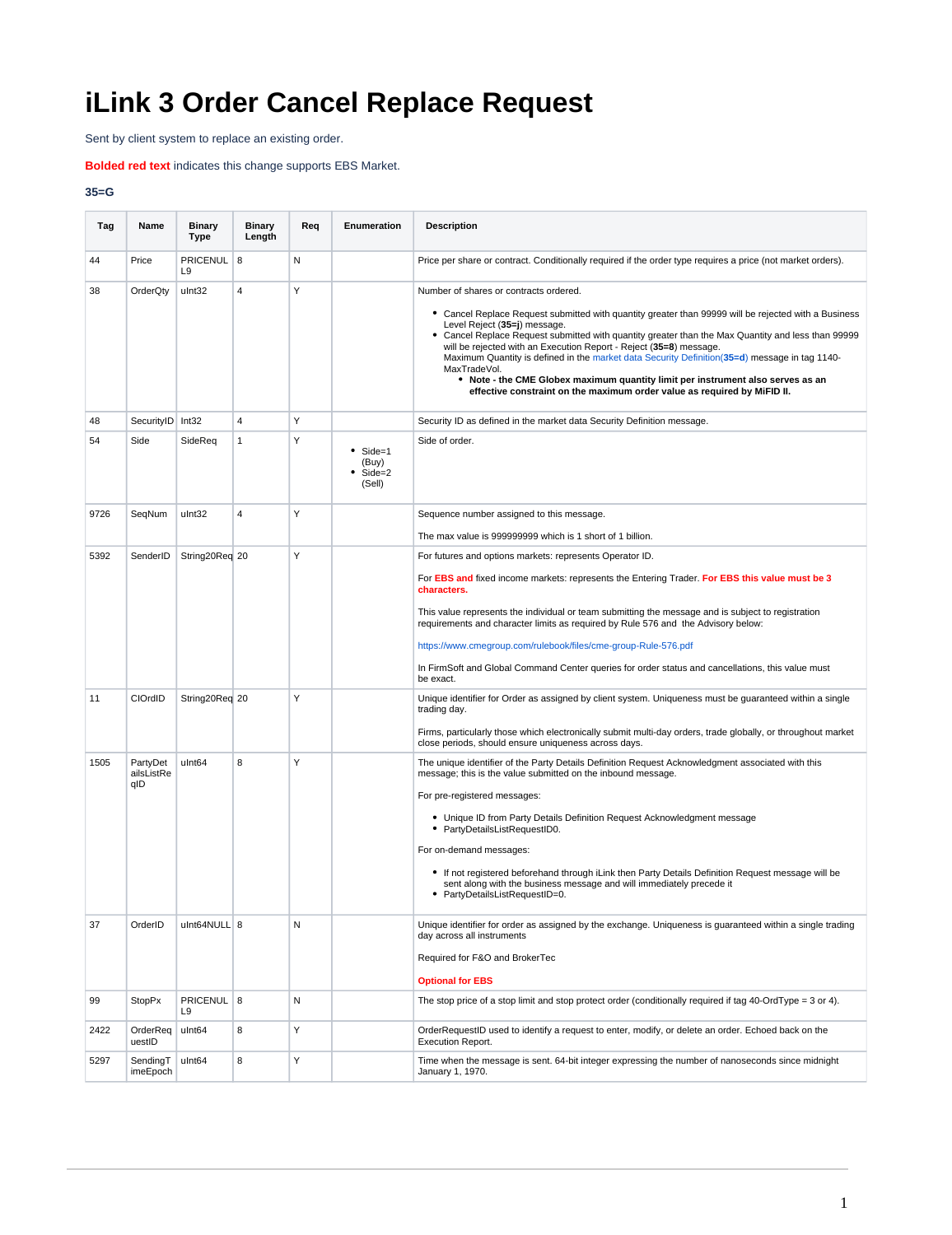| 9537 | Location                     | String5Req 5                |                | Υ |                                                                                                                                                                                                                                    | ISO identifier of the physical location of the individual or team head trader identified by the tag 5392<br>(SenderID) in the message.                                                                                                                                                                                                                                                                                               |
|------|------------------------------|-----------------------------|----------------|---|------------------------------------------------------------------------------------------------------------------------------------------------------------------------------------------------------------------------------------|--------------------------------------------------------------------------------------------------------------------------------------------------------------------------------------------------------------------------------------------------------------------------------------------------------------------------------------------------------------------------------------------------------------------------------------|
|      |                              |                             |                |   |                                                                                                                                                                                                                                    | The first two bytes as per ISO 3166-1, identify the country (e.g., $JP = Japan$ , $CN = China$ ).                                                                                                                                                                                                                                                                                                                                    |
|      |                              |                             |                |   |                                                                                                                                                                                                                                    | The next three bytes indicate a comma-delimited state or province code (e.g., $CA = California$ , $QC =$<br>Quebec).                                                                                                                                                                                                                                                                                                                 |
|      |                              |                             |                |   |                                                                                                                                                                                                                                    | For valid values, refer to ftp.cmegroup.com/fix/coo.                                                                                                                                                                                                                                                                                                                                                                                 |
|      |                              |                             |                |   |                                                                                                                                                                                                                                    | Market Regulation requires only the submission of the two first characters of tag 9537-Location for<br>all countries with the exception of Canada. For Canada, the 5 bytes including the province code<br>must be submitted.                                                                                                                                                                                                         |
|      |                              |                             |                |   |                                                                                                                                                                                                                                    | Note: this field is optional for EBS Market and eFIX Matching Service instruments.                                                                                                                                                                                                                                                                                                                                                   |
| 110  | MinQty                       | ulnt32NULL 4                |                | N |                                                                                                                                                                                                                                    | Minimum quantity of an order for immediate execution.                                                                                                                                                                                                                                                                                                                                                                                |
|      |                              |                             |                |   |                                                                                                                                                                                                                                    | The value of MinQty must be between 1 and the value in tag 38-OrderQty.                                                                                                                                                                                                                                                                                                                                                              |
|      |                              |                             |                |   |                                                                                                                                                                                                                                    | If set to 0 or default null value then it means that minimum quantity is $n$ .                                                                                                                                                                                                                                                                                                                                                       |
|      |                              |                             |                |   |                                                                                                                                                                                                                                    | If the quantity present in tag 110 cannot be immediately executed, the entire order is eliminated.                                                                                                                                                                                                                                                                                                                                   |
| 1138 |                              | DisplayQty uInt32NULL 4     |                | N |                                                                                                                                                                                                                                    | The quantity to be displayed. Required for <b>Display Quantity</b> orders.                                                                                                                                                                                                                                                                                                                                                           |
|      |                              |                             |                |   |                                                                                                                                                                                                                                    | Note: on orders, this value specifies the qty to be displayed; on Execution Reports this value indicates the<br>currently displayed quantity.                                                                                                                                                                                                                                                                                        |
| 432  |                              | ExpireDate LocalMktD<br>ate | $\overline{2}$ | N |                                                                                                                                                                                                                                    | Date of order expiration (last day the order can trade), always expressed in terms of the local market date.<br>Applicable only to GTD orders, which expire at the end of the trading session specified. This value must<br>be a future or current session date and cannot be in the past.                                                                                                                                           |
| 40   | OrdType                      | OrderType<br>Req            | $\mathbf{1}$   | Υ | • OrdType=1<br>(Market<br>order with<br>protection)<br>OrdType=2<br>٠<br>(Limit<br>order)<br>• OrdType=3<br>(Stop<br>order with<br>protection)<br>OrdType=4<br>٠<br>(Stop limit<br>order)<br>OrdType=<br>K (Market<br>limit order) | Order type.                                                                                                                                                                                                                                                                                                                                                                                                                          |
| 59   | TimeInFo<br>rce              | TimeInForce 1               |                | Υ | TimeInFor<br>٠<br>ce=0 (Day)<br>TimeInFor<br>$ce = 1$<br>(GTC)<br>TimeInFor<br>$ce = 3$<br>(FAK)<br><b>TimeInFor</b><br>$ce = 4$<br>(FOK)<br>• TimeInFor<br>$ce = 6$<br>(GTD)<br><b>TimeInFor</b><br>$ce = 99$<br>(GFS)            | Specifies how long the order remains in effect<br>FOK is supported only for BrokerTec and EBS<br><b>GFS is supported only for EBS</b>                                                                                                                                                                                                                                                                                                |
| 1028 | ManualOr<br>derIndicat<br>or | ManualOrd 1<br>IndReq       |                | Υ | $\bullet$ 0=Automat<br>ed<br>1=Manual                                                                                                                                                                                              | Indicates if the message was initially received manually.<br>'0' indicates the message was generated by automated trading logic.<br>iLink messages containing a value other than '0' or '1' in this tag will be rejected.<br>This tag is subject to Rule 536.B.2 Electronic Audit Trail Requirements for Electronic Order Routing/Front-<br>End Systems.<br>https://www.cmegroup.com/rulebook/files/cme-group-Rule-536-B-Tag1028.pdf |
| 9768 | OFMOver<br>ride              | OFMOverri   1<br>deReq      |                | Υ | • OFMOverri<br>$de=0$<br>(Disabled)<br>OFMOverri<br>$de=1$<br>(Enabled)                                                                                                                                                            | Flag indicating whether the cancel/replace supports <i>iLink Order Cancel-Replace and In-Flight Mitigation to</i><br>prevent overfilling. Once enabled in the order chain, OFMOverride cannot be disabled.                                                                                                                                                                                                                           |